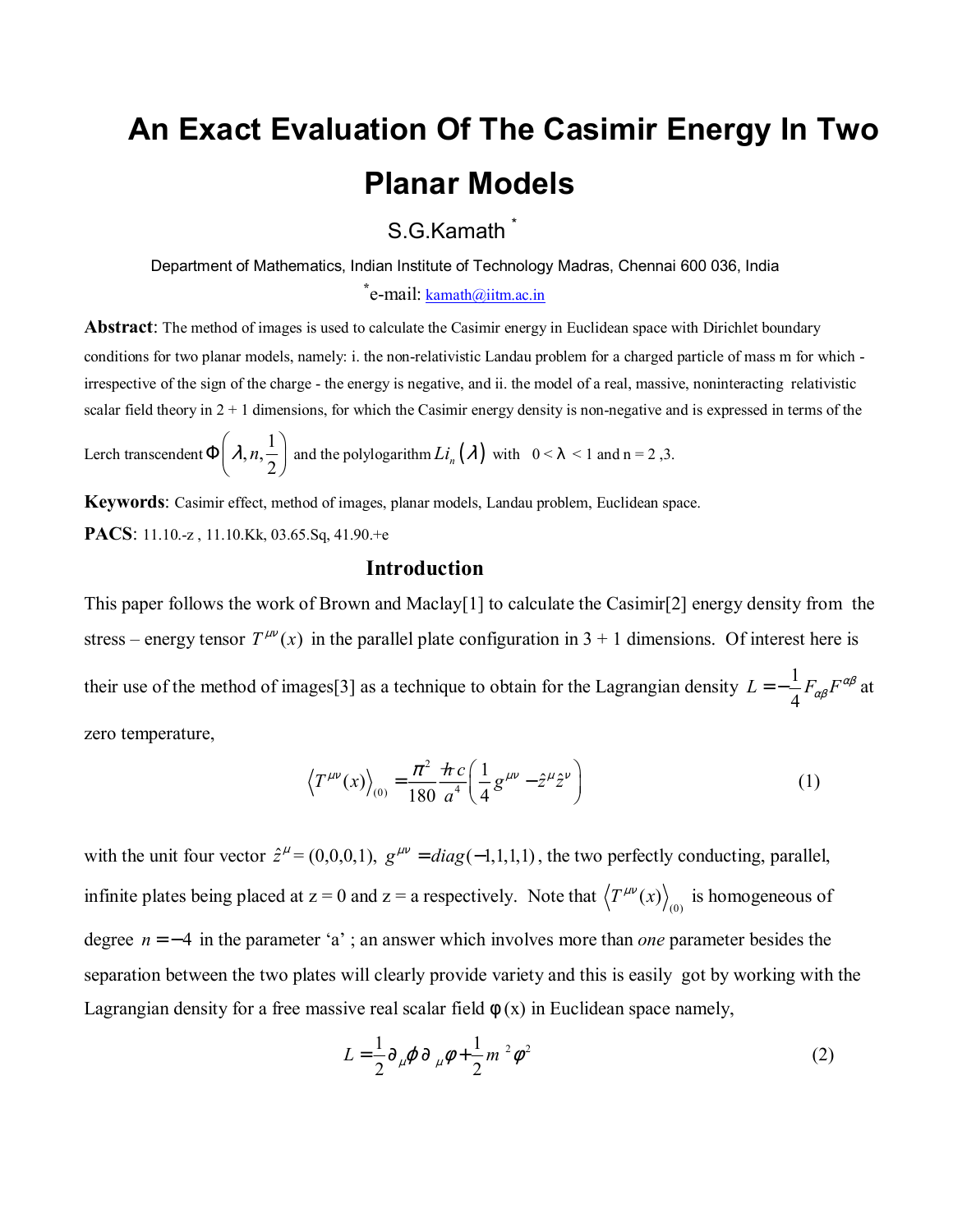the Casimir energy density for which will be shown to be non-negative(see Eq.(10) below). As a prelude to the above exercise we first take up the calculation of the Casimir energy for the Landau problem, with the Lagrangian given in Euclidean space by

$$
L_E = \frac{1}{2} m \left( \frac{d\vec{r}}{ds} \right)^2 - \frac{iq}{c} \left( \frac{d\vec{r}}{ds} \right) \cdot \vec{A}(\vec{r}) \ , \ 2\vec{A} = \vec{B} \times \vec{r} \tag{3}
$$

In giving Eq.(3) this priority we are motivated by : i. this is a facet of the Landau problem that to our knowledge has not been reported in the literature[4]and ,ii. the results obtained below are not only pleasing, but *timely* in that Casimir forces are now believed to play a significant role[5] in micro- and nanometer size structures and hence need to be factored in the design and modeling of Micro-Electromagnetic-Systems( MEMS) and Nano-Electromagnetic-Systems(NEMS). Eq.(3) yields the

Hamiltonian 2  $\dot{x}_E = \frac{1}{2} m \sum_{i=1}^2 \dot{x}_i \dot{x}_i, \dot{x}_i \equiv \frac{dx_i}{ds}$ *i*  $H_E = \frac{1}{2} m \sum_{i=1}^{2} \dot{x}_i \dot{x}_i$ ,  $\dot{x}_i \equiv \frac{dx_i}{ds}$  and the Casimir energy can now be worked out from its definition[2] as a difference in zero-point energy, namely,  $E_{vac} [\partial \Gamma] = \langle 0 | H_E | 0 \rangle_{\partial \Gamma} - \langle 0 | H_E | 0 \rangle_{\partial}$ . Following Plunien et al.[3], each matrix element in *Evac* [∂Γ] can now be expressed in terms of the propagator  $D_{ij}(s-s') = \langle 0 | T (x_i(s)x_j(s')) | 0 \rangle$ , with that of the second term for example, being given by

$$
\langle 0|H_E|0\rangle_0 = \frac{1}{2}m\sum_{i,j=1}^2 \delta_{ij}\partial_s\partial_{s'}D_{ij}(s-s')\bigg|_{s=s'}
$$
 (4)

 $D_{ij}$  ( $s - s'$ ) itself is determined following standard methods [6] and it works to ( with  $\varepsilon_{12} = 1$ )

$$
D_{ij}(s-s') = \frac{c}{2qB}e^{-\frac{qB}{mc}|s-s'|}\left(\delta_{ij} - 2i\varepsilon_{ij}e^{\frac{qB}{2mc}|s-s'|}\sinh\frac{qB}{2mc}(s-s')\right)
$$
(5)

The counterpart of (5) when Dirichlet boundary conditions are imposed at  $s = 0$  and  $s = 2a$  as in Fig.1, is easily derived from Plunien et al.[3]and Morse and Feshbach [3] and it is given by

$$
\tilde{D}_{ij}(s-s') = \sum_{k=-\infty}^{\infty} D_{ij}(s-s'-4ak) - \sum_{k=-\infty}^{\infty} D_{ij}(s+s'-4ak)
$$
(6)  
\n- (s'+4a)  
\n- s'  
\n8  
\n- 2a  
\n- s'+4a  
\n- s'+4a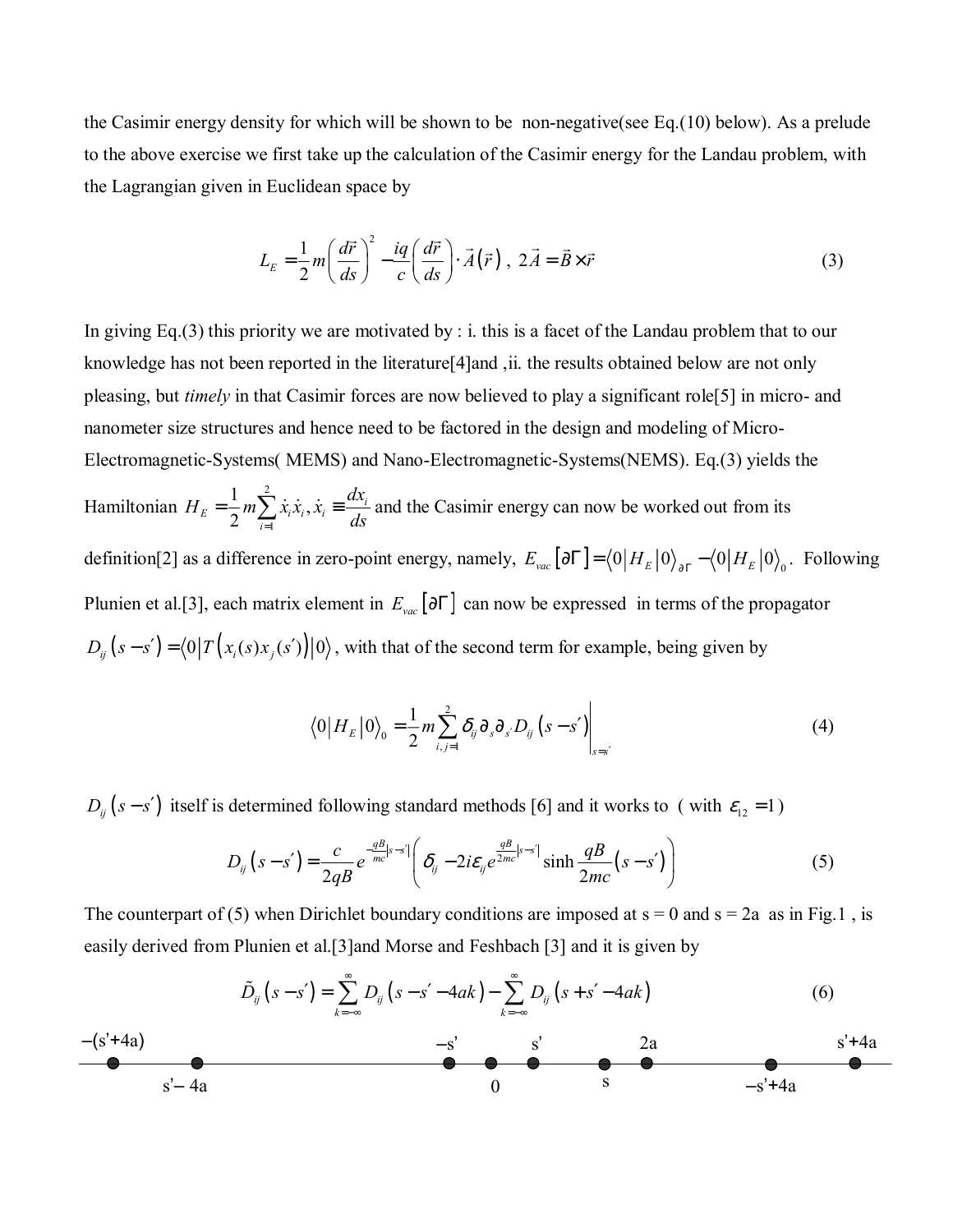**FIGURE 1**: The image-source construction for the constrained Green's function with Dirichlet boundary conditions at  $s = 0$  and  $s = 2a$  (a > 0).

With the label  $\tau_{ij} = \frac{1}{2} m \sum_{i=1}^{2} m_i$ ,  $, j=1$ 1  $e^{ij,ss'}$  - 2  ${}^{\prime\prime}$   $\sum_{i,j=1}^{\prime}$   ${}^{\prime\prime}$   ${}^{\prime\prime}$   ${}^{\prime\prime}$   ${}^{\prime\prime}$  s<sup>o</sup>  ${}^{\prime\prime}$  $\tau_{ij,ss'} \equiv \frac{1}{2} m \sum \delta_{ij} \partial_{s} \partial_{s'}$  $\equiv \frac{1}{2} m \sum_{i,j=1}^n \delta_{ij} \partial_{s} \partial_{s'}$ , we now write  $E_{vac} [\partial \Gamma]$  as  $E_{\text{vac}}\left[\partial\Gamma\right] = \left|\tau_{ij,ss'}\sum_{l} D_{jl}(s-s'-4ak)\right| \quad - \left|\tau_{ij,ss'}\sum_{l} D_{jl}(s+s'-4ak)\right|$  $k = -\infty$   $\left| \right|_{s=s'}$   $k = -\infty$   $\left| \right|_{s=-s}$  $E_{\text{vac}}[\partial\Gamma] = \left(\tau_{\text{inc}}\sum_{s'}^{8} D_{\text{inc}}(s-s'-4ak)\right) \quad - \left(\tau_{\text{inc}}\sum_{s'}^{8} D_{\text{inc}}(s+s'-4ak)\right)$  $\left\| \sum_{j} D_{ji}(s - s) - \tan \theta \right\|$   $=$   $\left| V_{ij,ss'} \right|$  $\partial \Gamma = \left( \tau_{ij,ss'} \sum_{k=-\infty}^{\infty} D_{ji}(s-s'-4ak) \right) \Big|_{s=s'} - \left( \tau_{ij,ss'} \sum_{k=-\infty}^{\infty} D_{ji}(s+s'-4ak) \right) \Big|_{s=-s'}$  (6a)

The first and second terms yield  $-\frac{qB}{mc}$ 1 1 *qB <sup>a</sup> mc qB mc e* − − and 4 4 1  $2mc e^{4a\frac{qB}{mc}} - 1$ *qB <sup>a</sup> mc qB <sup>a</sup> mc qB e mc e*  $-\frac{qB}{2}e^{-mc}+$ − ; thus,

$$
E_{\text{vac}}\left[\partial\Gamma\right] = -\frac{qB}{2mc} \frac{e^{4a\frac{qB}{mc} + 3}}{e^{4a\frac{qB}{mc} - 1}}
$$
(7)

The Casimir energy is therefore negative for either sign of the charge q. To conclude ,we should reiterate that the above calculation is just another aspect of the Landau problem that has otherwise received considerable attention in the literature[4];to recall just one of them here, the quantum energy levels are known to be infinitely degenerate and as shown by Fubini [4] is due to the invariance of the quantum Hamiltonian under "magnetic translations" though translational symmetry in the usual sense is broken.

## **The Scalar Field Theory**

For the Lagrangian density given by (2) the propagator is

$$
\langle 0|T^*(\phi(x)\phi(y))|0\rangle = D(x-y) = \int_{p} \frac{e^{-ip(x-y)}}{p^2 + m^2} = \frac{1}{4\pi\rho} e^{-m\rho}
$$
(8)

with  $\rho^2 = (x - y)^2$  and  $\int_{P}$  being a label for  $\int \frac{d^{2} P}{(2\pi)}$ 3  $(2\pi)^3$  $\int \frac{d^3 p}{(2\pi)^3}$ . Using Fig.2, the counterpart of Eq.(6a) but with a

pair of plates at  $y = -a$  and  $y = +a$  on each of which a Dirichlet boundary condition is enforced, is now given by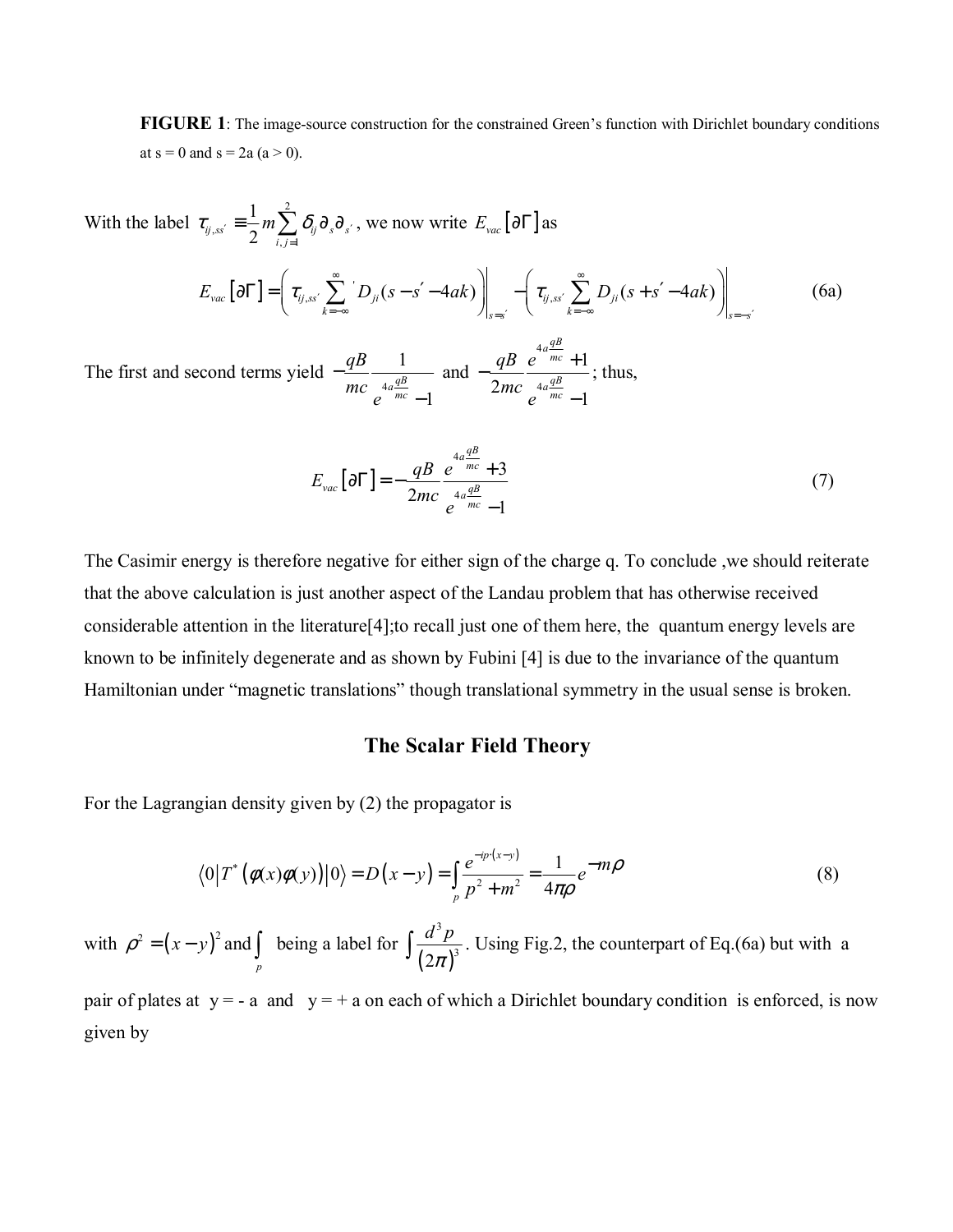$$
\Theta_{vac}^{\mu\nu}[\partial\Gamma] = \frac{1}{4\pi} \left( \partial_{(x)}^{\mu} \partial_{(y)}^{\nu} - \frac{1}{2} g^{\mu\nu} (\partial_{(x)}^{\alpha} \partial_{(y)}^{\alpha} + m^2) \right) \left\{ \sum_{k=-\infty}^{\infty} \frac{1}{\omega_k} e^{-m\omega_k} - \frac{1}{\omega_0} e^{-m\omega_0} - \sum_{j=-\infty}^{\infty} \frac{1}{\eta_j} e^{-m\eta_j} \right\}_{x=y}
$$
(9)  
with  $\omega_k^2 = (x - y_k)^2$ ,  $\eta_j^2 = (x - y_j)^2$ ,  $y_k = (y_0, y_1, y_2 + 4ak)$  &  $y_j = (y_0, y_1, -y_2 + 2a(2j-1))$ .  
C<sub>2</sub>  
**6**  
**7**  
**8**  
**8**  
 $y_j = (y_0, y_1, -y_2 + 2a(2j-1))$ .  
C<sub>2</sub>  
**9**  
**10**  
**11**  
**1**  
**1**  
**1**  
**1**  
**1**  
**1**  
**1**  
**1**  
**1**  
**1**  
**1**  
**1**  
**1**  
**1**  
**1**  
**1**  
**1**  
**1**  
**1**  
**1**  
**1**  
**1**  
**1**  
**1**  
**1**  
**1**  
**1**  
**1**  
**1**  
**1**  
**1**  
**1**  
**1**  
**1**  
**1**  
**1**  
**1**  
**1**  
**1**  
**1**  
**1**  
**1**  
**1**  
**1**  
**1**  
**1**<

 $\Omega$ **FIGURE .2** : Image-source construction for the constrained Green's function for the parallel plate configuration at  $y = -a$  and y = + a in Euclidean space. The y - coordinate of O is zero, of B<sub>i</sub> are 2 a i,  $(i = \pm 1, \pm 3, \pm 5,...)$  and that of the C<sub>i</sub> are 4 a j,  $(j = \pm 1, \pm 2, \pm 3, \pm 4, \dots)$ .

The first term in (9) becomes  $\frac{2}{4\pi} \sum_{k=1}^{\infty} \frac{e^{-4amk}}{(4ak)^3} \left[ (1+4amk) \left( g^{\mu\nu} -3\hat{y}^{\mu}\hat{y}^{\nu} \right) - \left( 4amk \right)^2 \hat{y}^{\mu}\hat{y}^{\nu} \right]$  with  $\hat{y}^{\alpha}$  a unit vector

defined by  $\hat{y}^{\alpha} = (0,0,1)$ . It can be explicitly summed using the definition [7]  $Li_n(x) = \sum_{k=1}^{\infty} \frac{x^k}{k^n}$  for the

polylogarithm function Li<sub>n</sub>(x) and we get  $\frac{1}{2\pi (4a)^3} \left[ \left( g^{\mu\nu} -3\hat{y}^\mu \hat{y}^\nu \right) \Lambda + B\hat{y}^\mu \hat{y}^\nu \right]$ , with

 $\Lambda = Li_3(e^{-4am}) + 4amLi_2(e^{-4am})$  and  $B = (4am)^2 \ln(1 - e^{-4am})$ . The second sum in (9) can also be reworked using a generalization of the polylogarithm function - namely the Lerch transcendent, it being defined by[7]

$$
\Phi(x,s,a) = \sum_{j=0}^{\infty} \frac{x^j}{(a+j)^s} \text{ giving for the sum } -\frac{1}{2\pi (4a)^3} \Big\{ \eta \Big( \Psi \Big( g^{\mu\nu} - 3\hat{y}^\mu \hat{y}^\nu \Big) - 2\Delta \hat{y}^\mu \hat{y}^\nu \Big) - 2g^{\mu\nu} \Big( \Psi + \Delta \Big) \Big\} \, ,
$$

with 
$$
\eta = \begin{cases} 1, & \nu = 0, 1 \\ -1, & \nu = 2 \end{cases}
$$
,  $\Delta = (4am)^2 \tanh^{-1}(e^{-2am})$  and  $\Psi = e^{-2am} \left( \Phi \left( e^{-4am}, 3, \frac{1}{2} \right) + 4am\Phi \left( e^{-4am}, 2, \frac{1}{2} \right) \right)$ 

Since  $\Psi$  and  $\Delta$  are non – negative; the Casimir energy density now becomes

$$
\Theta_{vac}^{00}\left[\partial\Gamma\right] = \frac{1}{2\pi (4a)^3} \left(\Lambda + \Psi + 2\Delta\right) \tag{10}
$$